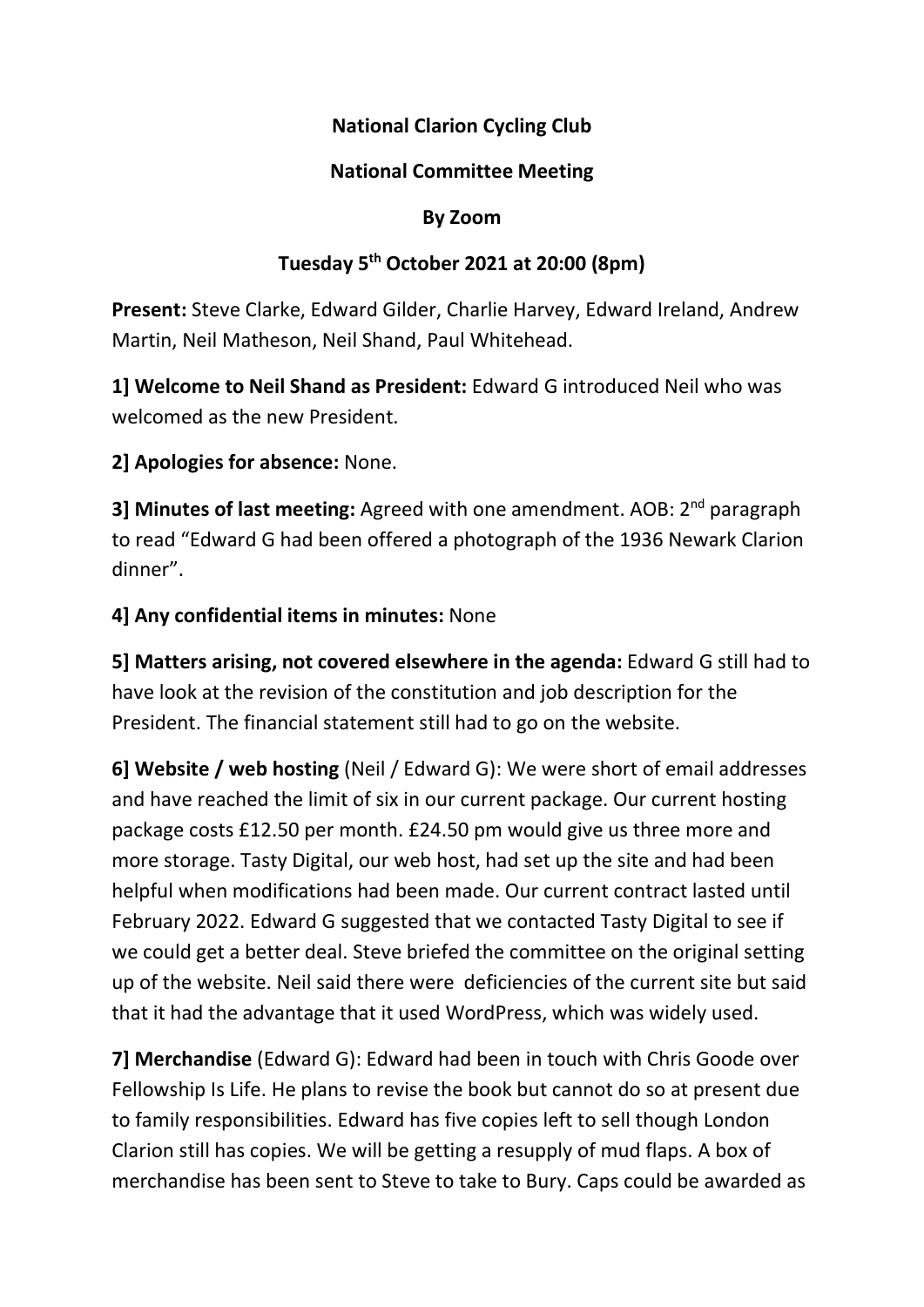prizes for the National Hill Climb Championships. N. Cheshire has had some Clarion frame stickers made.

8] Easter Meet 2022 and 2023: Edward G has spoken to Martin. Capacity of the ballroom is 80 and the meeting room hold 40. The hotel wants a deposit of £1,200. He would liaise with Martin and Andrew about this and would seek assurances that the deposit would be safe in case Covid resurfaced or the hotel went bankrupt. Re: 2023, the committee agreed to appeal for a section or individual to run the meet.

9] Membership (Paul): Now has addresses for London Clarion. We needed to do a headcount of West Lothian Clarion for 2020 and 2021 to work out what they owe us in subscriptions. No membership cards had gone out this year. Edward G had put out an explanation for it this year. Given that the of cost of printing and distributing membership cards was about £3,000 pa, it was agreed to discuss whether to continue with them at a future meeting. Andrew asked Paul to send him the membership list so he could chase up sections that owed the NCCC money. Action: Paul.

10] Collection of subscriptions (Paul / Andrew): Taken under item 9.

11] Boots & Spurs / Boots & Spurs Extra (Edward G): Edward G felt that the latest edition wasn't as good as a last two as he'd not had as much material to select from. Andrew mentioned that Jack Levick (Tuxford Clarion) was taking part in the National Time Trial Championships and this would make a good story. Edward G would get in touch with Ian Clarke to see if there was a story for B&S. Steve would have some material from the Autumn Meet. Action Edward G / Steve.

12] Competitions and Events (Steve): 65 had signed up for the Autumn Meet, mainly from Bury, and 20 pre-entries for the hill climb. N. Cheshire was planning a cyclo-cross event near Crewe in November. Joanna Cebrat was eager to take over as Records Keeper. He would be in touch with the velodrome at Derby re: the track championships in February. Tuxford would be running the "three up" again. He had discussed having some Audax events with a Clarion Audax point competition. Steve had got the Clubman and Clubwoman trophies back from Martin and Jackie and would get all the trophies engraved. Action: To go on next agenda.